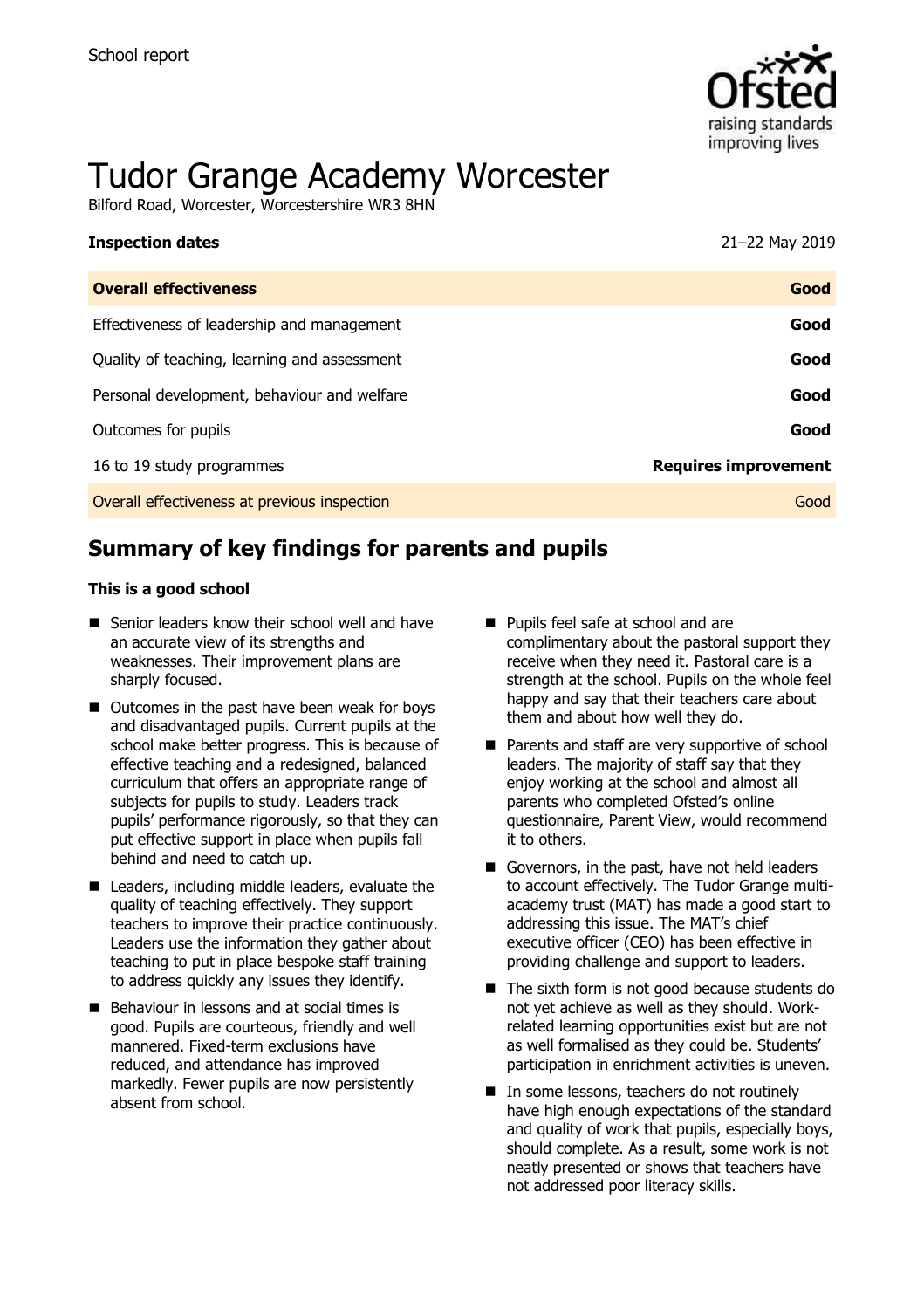

# **Full report**

### **What does the school need to do to improve further?**

- $\blacksquare$  Improve the sixth form by ensuring that:
	- students make better progress and attainment
	- more students benefit from high-quality work-related learning
	- all students participate regularly in enrichment activities.
- Improve leadership and management by ensuring that governors have the skills to support and challenge leaders effectively.
- Improve the quality of teaching so that pupils, especially boys and disadvantaged pupils, make the progress of which they are capable by ensuring that all teachers:
	- routinely have high expectations of all pupils' quality and standard of work
	- address any misconceptions in spelling before they become errors over time
	- provide resources that match pupils' interests and engage them in their learning
	- plan tasks that match closely pupils' abilities and needs.

An external review of governance should be undertaken in order to assess how this aspect of leadership and management may be improved.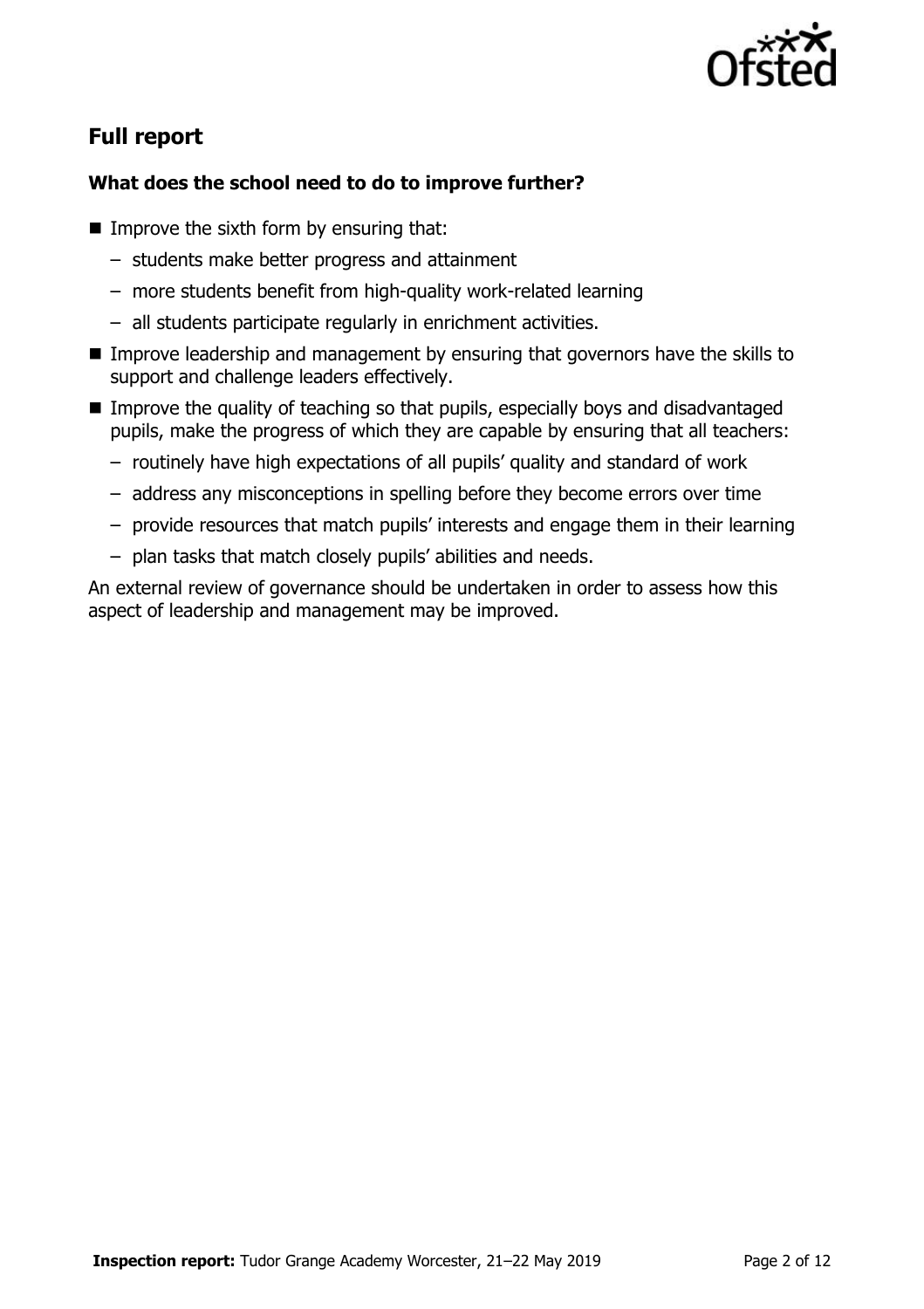

# **Inspection judgements**

#### **Effectiveness of leadership and management Good**

- Senior leaders are unwavering in their drive for continuous improvement. They know the school's strengths and weaknesses and work collaboratively to address any underperformance. Since the last inspection, leaders have addressed effectively any areas that required improvement. For example, fixed-term exclusions have reduced, attendance has improved markedly and pupils now make stronger progress.
- Leaders review regularly their own performance and put in place detailed and wellfocused plans for further improvements. This is an inclusive school in which everyone is valued and cared for and makes progress. Staff have unanimously expressed their support of senior leaders. They say that leaders value their work and care about the staff's welfare.
- The leadership of teaching and learning is good. Senior leaders have introduced the 'quality first teaching' programme which sets out minimum expectations of the quality of teaching. They accurately evaluate and analyse teachers' performance. They act quickly to address any underperformance they identify. Highly effective staff training is valued by teachers and has resulted in improved teaching across the school.
- Senior leaders' monitoring and tracking of pupils' performance is clear and precise. They analyse carefully the information they gather from assessments and interventions are put in place for pupils who need extra support. This helps current pupils to achieve well.
- Middle leaders form a dedicated and highly focused group of professionals. They are consistent in their messages and drive for improvement. They take ownership of their areas of responsibility and this is having a positive effect on pupils' outcomes. A shared language among middle leaders is used to enable them to identify any underperformance, share best practice and then disseminate that practice in their departments. Regular meetings across the trust provide further support and opportunities for middle leaders to sharpen their practice.
- The school's curriculum offers a balanced breadth of learning experiences which are tailored to pupils' individual needs and circumstances. Pupils carefully choose their key stage 4 courses with support from their teachers. The key stage 3 curriculum offers a wide range of subjects and prepares pupils well for making decisions about their future education.
- Senior leaders use and evaluate the effectiveness of additional funding they receive. For instance, one-to-one support and targeted, timely interventions are planned carefully and reviewed for their impact on outcomes. Furthermore, leaders and teachers know their pupils very well and many pupils benefit from interventions and targeted support before they fall behind. This is especially true for disadvantaged and most vulnerable pupils.
- Leaders' work to support pupils' personal development is highly effective. Staff have created an inclusive ethos in the school in which every pupil is valued. Pupils feel safe and parents and staff agree that children are safe and well cared for at the school. The majority of parents who responded to Ofsted's online questionnaire, Parent View, would recommend the school to other parents.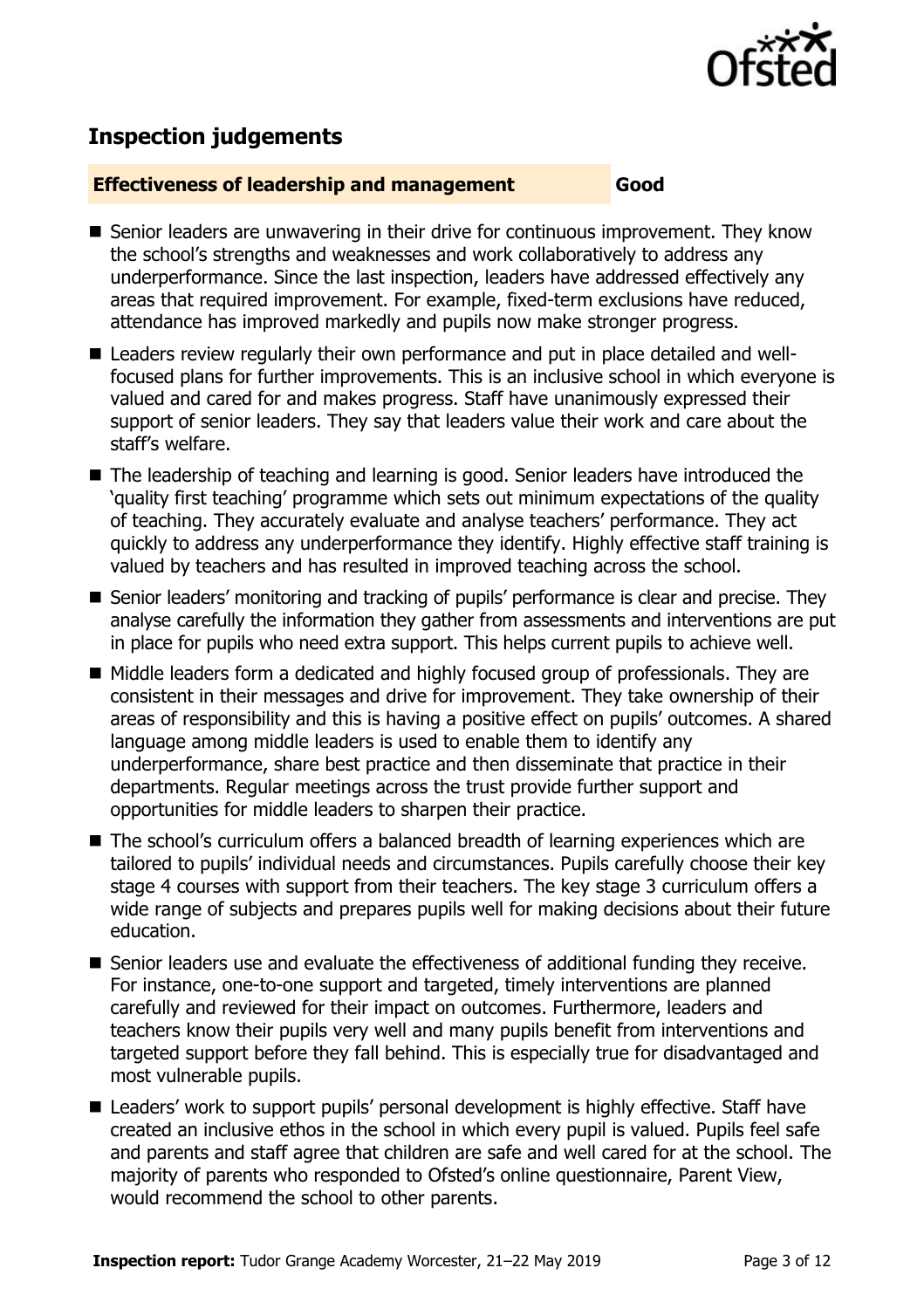

■ Leaders use alternative provision effectively for a small number of pupils to meet their very specific personal circumstances. They ensure that placements are appropriate and check that pupils do well while on their placements.

#### **Governance of the school**

- Governance to the school is provided by the local governing body (LGB). Governance in the past has not been effective in holding leaders to account for pupils' outcomes. This is because some governors have not been trained effectively or do not have the skills to fulfil their delegated duties.
- The MAT has made a good start in addressing these issues in the LGB. The CEO of the trust is, in the interim period of transition, providing adequate challenge and support for school leaders, in particular on outcomes for pupils and the quality of teaching. As a result, standards at the school have improved.
- The LGB is successful in completing some aspects of their duties. They monitor the school's budget carefully. They check that safeguarding arrangements are effective and ensure that systems to manage teachers' performance focus on improving the quality of teaching.
- $\blacksquare$  Members of the governing body strive for a school where pupils are happy and safe, receive an excellent education and grow as human beings. They believe that their pupils, regardless of background, deserve the very best.

#### **Safeguarding**

- The arrangements for safeguarding are effective.
- Staff work together to create a culture of safeguarding, which is supported by regular training for every member of staff at the school. All staff agree that leaders make pupils' welfare and safety a priority. Leaders underpin any training with timely updates on current local and regional issues.
- The safeguarding and pastoral teams work constructively with relevant external agencies. Staff are persistent when they are concerned about a pupil's welfare and follow up concerns with these agencies as necessary. Leaders work hard to ensure that pupils receive support from external agencies when appropriate.
- All pupils who spoke with inspectors said that they feel safe in school. Pupils have a secure understanding of how to keep themselves and others safe. They understand the risks surrounding online safety. Pupils benefit from regular teaching in which a wide range of age-appropriate safeguarding issues are discussed. For example, pupils discuss consent, healthy relationships and religious extremist views with maturity and sensitivity. Pupils could name, in discussions with inspectors, numerous ways of keeping safe on social-media platforms, for example.

#### **Quality of teaching, learning and assessment Good**

■ Leaders, since the last inspection in May 2018, have introduced the 'quality first teaching' programme that outlines the minimum expectations they have of teachers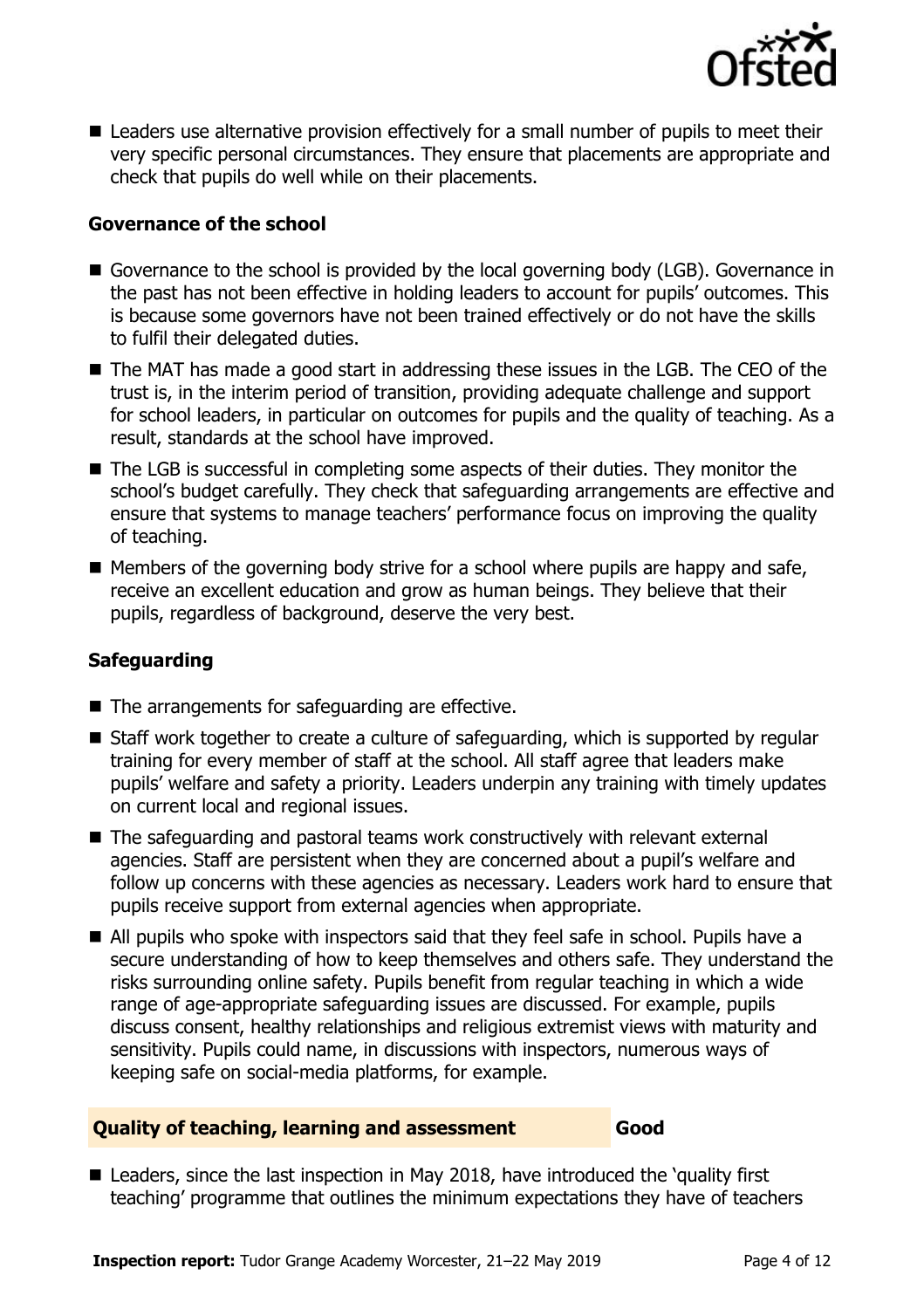

and the quality of teaching. Teachers on the whole apply these principles consistently. Teaching is strong across a wide range of subjects, for example in mathematics, English, art, music, history and geography.

- Leaders, including middle leaders, monitor rigorously the quality of teaching across the curriculum. Therefore they know where teaching is strong and where it needs improvements. They put effective and tailored staff training in place when any underperformance has been identified. Teachers value the training they receive to improve their practice.
- Leaders regularly assess pupils' progress and use this information to identify priorities for staff training. Teachers work closely with colleagues across the trust. They share best practice and they frequently moderate work. This helps everyone to reach a common understanding about the expected standards of pupils' work.
- Teachers generally plan lessons that are well matched to pupils' needs and abilities. Pupils benefit from teachers' strong subject knowledge and enthusiasm. At rare times, when tasks are too easy and do not provide adequate challenge or when resources do not engage pupils, they make less progress in their learning.
- Leaders have introduced a reliable system for collecting information about pupils' progress. Leaders and teachers can spot easily when a pupil falls behind and put timely and effective interventions in place to help pupils catch up and close any gaps in their knowledge. Consequently, current pupils are making stronger progress.
- Pupils with special educational needs and/or disabilities (SEND) made weaker progress in the past. A focus on targeted support and bespoke intervention has resulted in pupils receiving specialist support. The leader for this area is ably supported by a colleague from the trust to ensure that pupils receive the support that they need. As a result, the progress of pupils with SEND is improving, albeit from a low starting point.
- In some lessons, teachers do not have high enough expectations of the quality and standard of pupils' work, especially that of boys, and do not address quickly any misconceptions in pupils' written work. When this happens, pupils' work is not as neatly presented as it should be and shows examples of spelling and grammar mistakes that are repeated over time. Leaders' work to extend pupils' vocabulary is successful. In most lessons, pupils use subject-specific vocabulary with ease and confidence.

#### **Personal development, behaviour and welfare Good**

#### **Personal development and welfare**

- The school's work to promote pupils' personal development and welfare is good.
- The pastoral support provided by the school is a strength. Pupils, parents and staff are unanimous in their praise for the help, support and guidance pupils receive when they need it. The pastoral team works well with pupils who need support and ensure that they have a space and person they can go to at any time. Pupils are very complimentary about this aspect of the school's work.
- The school is rightly proud of its inclusive ethos where every pupil is valued and cared for. Pupils say that bullying is rare. They have confidence that when it occurs it is dealt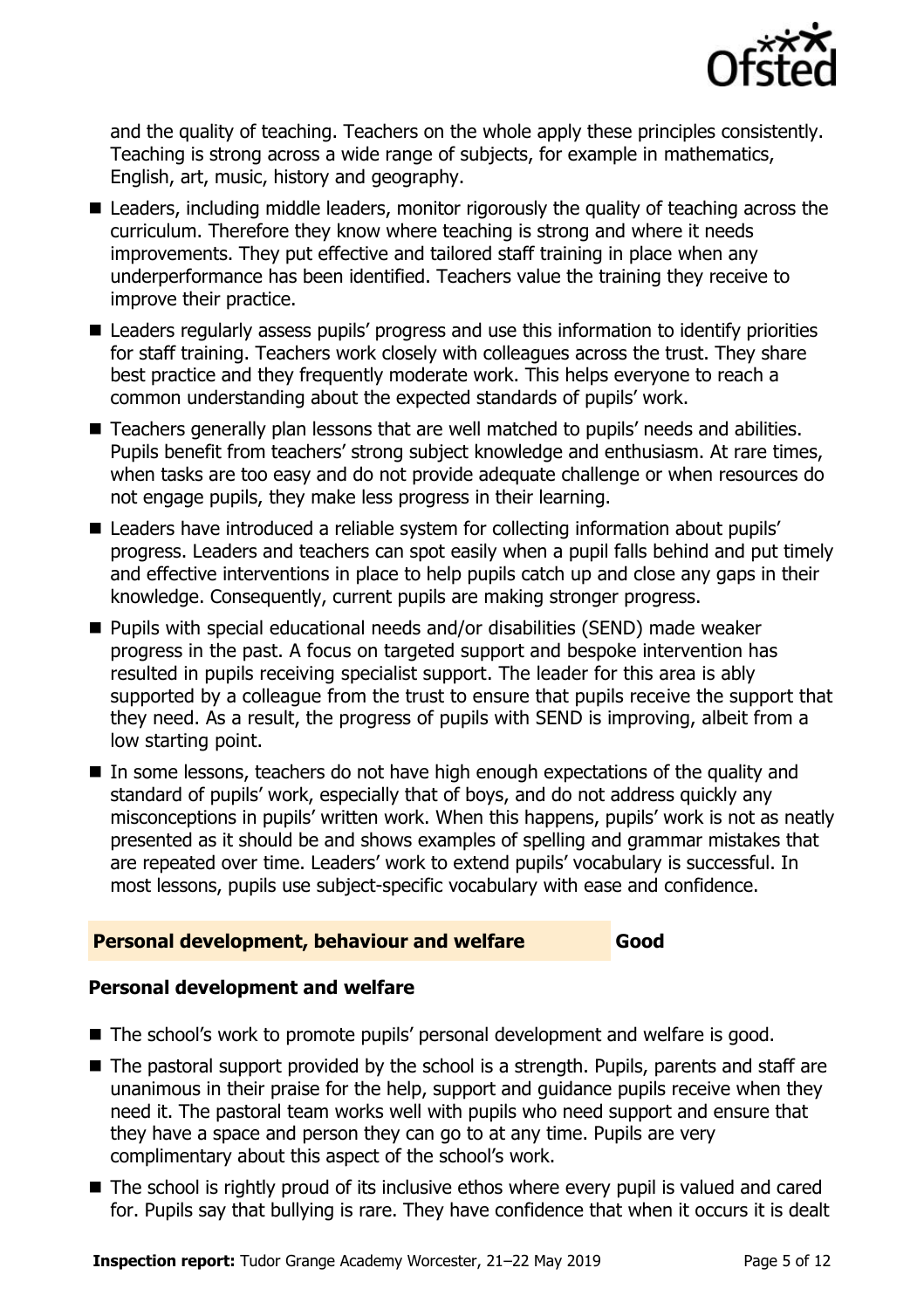

with swiftly and effectively by staff. Pupils work well together and share their thinking and ideas in a mature manner.

- Pupils are friendly, courteous and respectful of each other and staff. They are proud of their school and look after the school environment. As a result, the school's buildings are free from litter and graffiti.
- Pupils have a good understanding of current and topical issues such as online risks, grooming, child sexual exploitation and gang violence, for example. Pupils benefit from regular learning about the most current safeguarding issues through assemblies and the school's personal, social and health education programme. Pupils are knowledgeable about these issues and talk about them with maturity and confidence.
- The majority of pupils display positive attitudes to learning. They are actively engaged in their studies and enjoy learning at the school. There remains a small group of pupils who have not yet developed the confidence to ask questions when they are stuck in lessons, for example. This can then lead to their not finishing work or becoming disengaged in their learning.

#### **Behaviour**

- The behaviour of pupils is good.
- Pupils behave well in lessons and learning time is rarely wasted. Behaviour during social times and in corridors at lesson changeover is calm and orderly. Most pupils who spoke with inspectors confirmed that the behaviour around school and in lessons is good. Parents who responded to Ofsted's online questionnaire, Parent View, and staff who completed Ofsted's online staff questionnaire agreed that behaviour is good.
- Leaders have high expectations of pupils' behaviour. Staff supervision is effective while at the same time allowing pupils the opportunity to self-regulate their behaviour. Pupils spoken to during lunchtime said that the school is a calm environment.
- Most staff apply the school's behaviour policy effectively. As a result, fixed-term exclusions have reduced sharply and are now in line with the national average and repeat fixed-term exclusions have declined as well. Some pupils say that in some lessons teachers do not apply the behaviour policy consistently. Where this is the case, some low-level disruption can occur.
- Pupils' attendance is broadly in line with the national average. Leaders have improved any low attendance in the past. Owing to the strong relationships that are evident at the school, pupils enjoy their learning and do not want to miss time off school.
- Placements in alternative provision are carefully chosen to match pupils' needs, interests and abilities. As a result, pupils who are at risk of leaving education complete their courses, gain suitable qualifications and move on to appropriate destinations. The monitoring of pupils' attendance and progress at alternative provision is rigorous and staff communicate well with parents.

#### **Outcomes for pupils Good**

■ Pupils' outcomes in the past have been weak, especially for boys and disadvantaged pupils. Leaders have analysed the reasons for this and have put effective procedures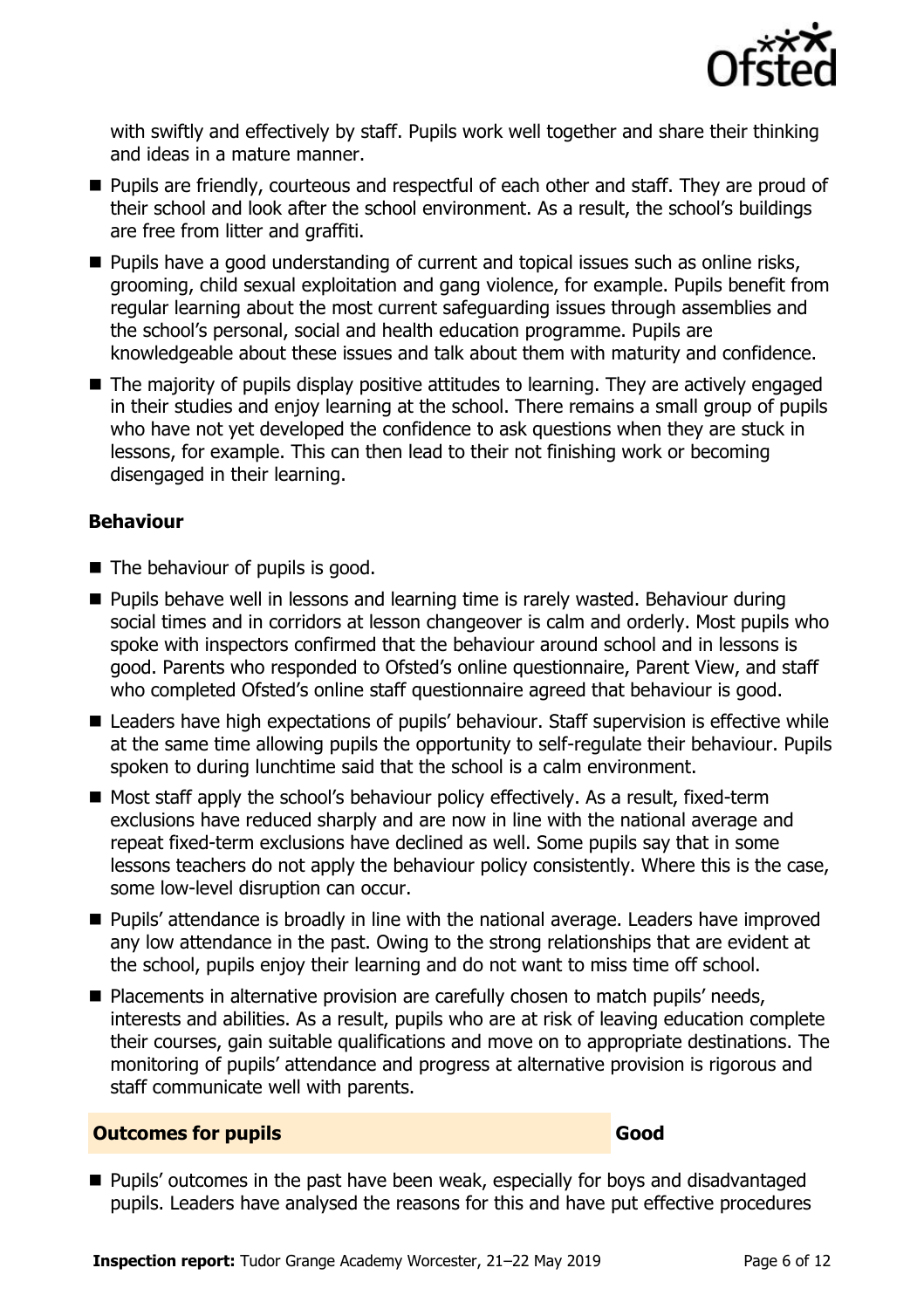

and strategies in place to deal with the identified causes. As a result, current pupils at the school now make better progress, although from a low starting point.

- Pupils benefit from strong teaching and teachers that know them well. Leaders identify quickly any pupils that are falling behind and put effective interventions in place to ensure that they catch up. Some pupils, especially in Years 10 and 11 still have gaps in their knowledge from previous weak teaching. Leaders have well-formulated intervention plans in place to narrow these gaps.
- Disadvantaged pupils now progress well. Their progress is monitored carefully, and pupils benefit from a programme, the '20 Day Challenge', that is designed to enhance their progress in areas of previous weakness. Recent information shows that, as a result of targeted support and bespoke teaching, current disadvantaged pupils catch up and make strong progress, although some gaps still remain.
- Pupils now follow an appropriate curriculum at both key stages 3 and 4 which is designed to prepare them well for their next steps in education or training. A greater number of pupils now take courses leading to the English Baccalaureate. Leaders use the information they have about pupils to plan individually designed GCSE pathways. Consequently, the number of pupils who leave the school and go on to further education, employment or apprenticeships is rising.
- Outcomes in mathematics have been strong and pupils continue to do well. The department works in partnership with other subject areas to disseminate and share their effective strategies. This action is contributing to pupils doing better in a wide range of subjects across the curriculum.
- The school's work to provide pupils with careers information, advice and guidance is strong. It has a positive impact on pupils' destinations. Leaders provide a range of exciting opportunities for pupils to meet with employers and universities. Pupils go on to a variety of destinations that match their aspirations and abilities. Pupils are prepared well for their next steps.

#### **16 to 19 study programmes Requires improvement**

- Outcomes in the sixth form require improvement because too many students in the past studied unsuitable qualifications and/or did not complete their courses. Outcomes in 2018 were weak. Although current students are making better progress, it is not yet as strong as it should be.
- In the past, leaders of the sixth form have not been quick enough to deal with weaknesses in the curriculum and teaching and standards declined. Leaders have begun to stem the decline by ensuring that the curriculum better meets students' aspirations and career choices.
- The quality of teaching has improved and is now good. Teachers have secure subject knowledge and an enthusiasm for their subjects, which they pass on to students. Teachers plan lessons that engage and motivate students. They have high expectations of students and foster respectful relationships with them.
- The school's work to ensure that students have the opportunity for work-based learning and/or work experience is not as effective as it could be. Not enough students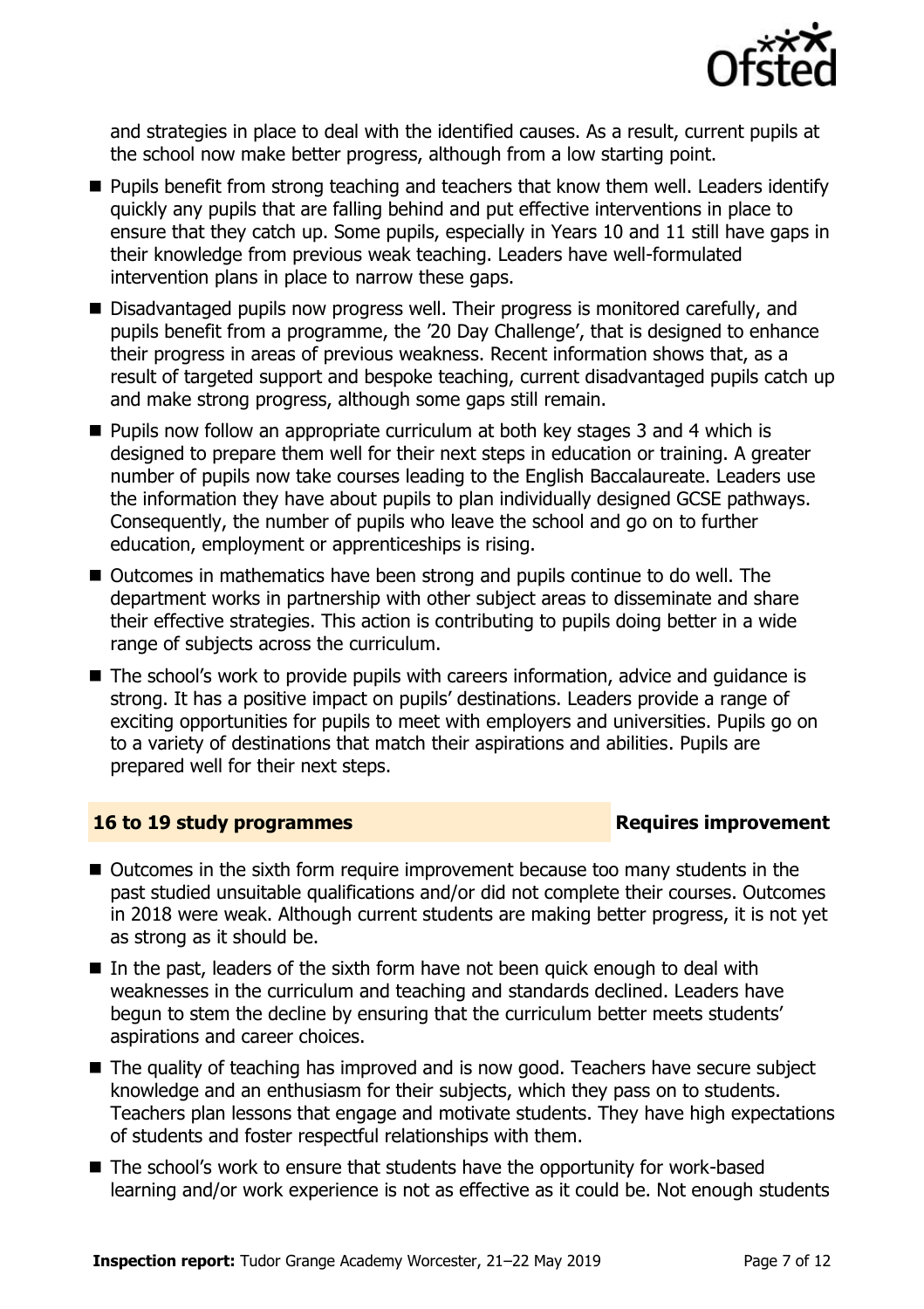

benefit from these placements. As a result, not all students gain an insight into their possible future career choices.

- Students behave impeccably. They are courteous and very complimentary about their sixth form. They feel safe and well supported, and most would recommend the sixth form to others. They routinely act as role models to their younger peers.
- All students benefit from effective careers advice and guidance. As a result, the majority of students move on to universities, further education, apprenticeships or employment. Leaders are rigorous in the tracking of students' destinations and almost all students that left the sixth form last year went on to employment, higher or further education or apprenticeships.
- Students' participation in enrichment activities is uneven. While some complete a number of available activities, other students complete none. The offer of nonqualification activities is broad and balanced. However, leaders do net yet routinely ensure that all students take part and therefore benefit from the activities on offer.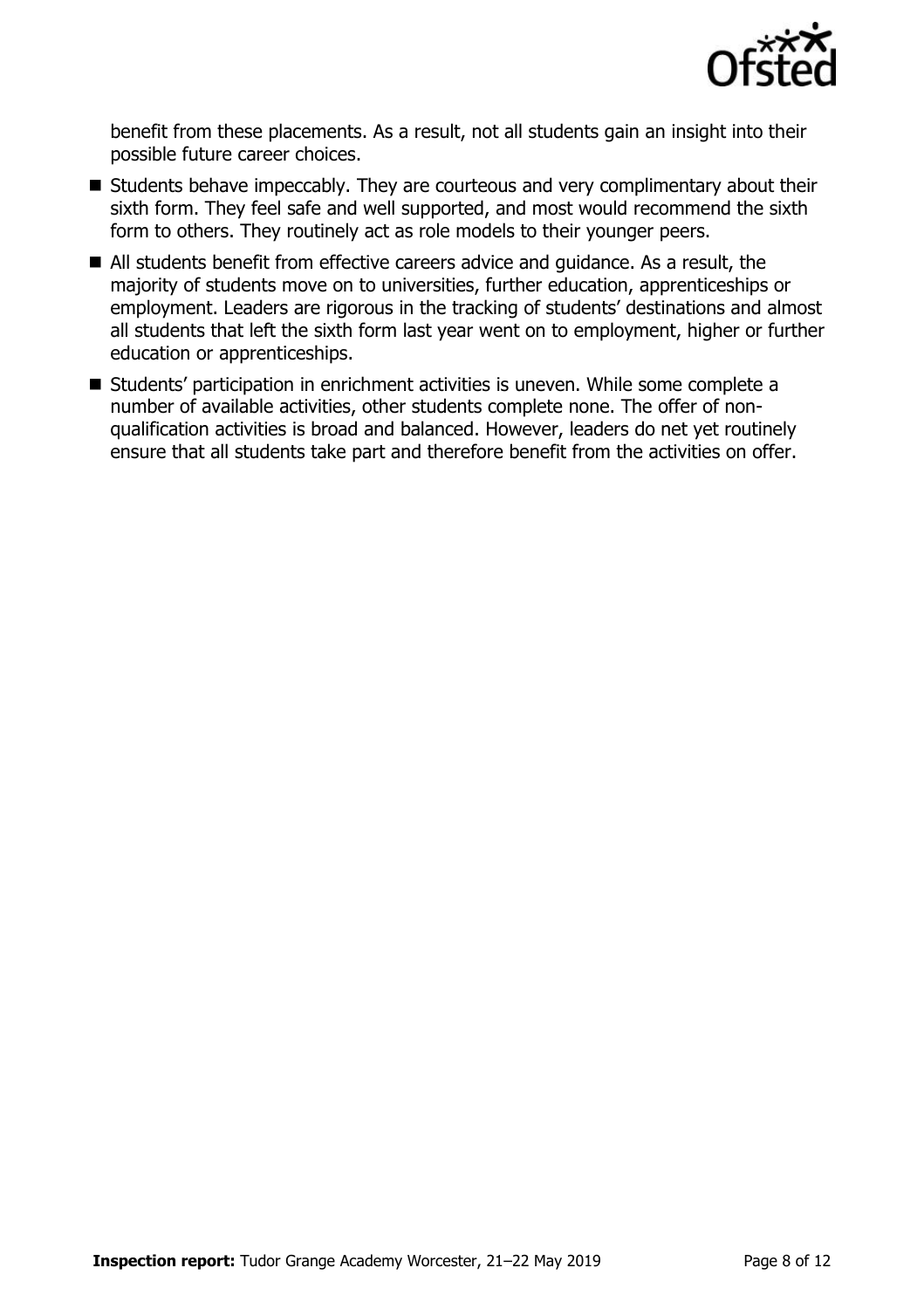

# **School details**

| Unique reference number | 135913         |
|-------------------------|----------------|
| Local authority         | Worcestershire |
| Inspection number       | 10056205       |

This inspection of the school was carried out under section 5 of the Education Act 2005.

| Type of school                                           | Secondary                     |
|----------------------------------------------------------|-------------------------------|
| School category                                          | Academy                       |
| Age range of pupils                                      | 11 to 18                      |
| Gender of pupils                                         | Mixed                         |
| Gender of pupils in 16 to 19 study<br>programmes         | Mixed                         |
| Number of pupils on the school roll                      | 1,052                         |
| Of which, number on roll in 16 to 19 study<br>programmes | 103                           |
| Appropriate authority                                    | The Board of trustees         |
| Chair                                                    | Dr Peter Rock                 |
| <b>Headteacher</b>                                       | Samantha Roach                |
| Telephone number                                         | 01905 454627                  |
| Website                                                  | www.worcs.tgacademy.org.uk    |
| <b>Email address</b>                                     | sroach@worcs.tgacademy.org.uk |
| Date of previous inspection                              | 21 May 2018                   |

#### **Information about this school**

- This school is a larger than average secondary school.
- The school is an academy and part of the 'Tudor Grange' multi-academy trust. Governance to the school is provided by the local governing body. For an interim period the trust's CEO is providing some of the duties that the LGB would normally perform, namely to challenge leaders on operational matters such as outcomes for pupils and the quality of teaching.
- The proportion of disadvantaged pupils is above average. The proportion of pupils with SEND is above average. The number of pupils who have an education, health and care plan is average.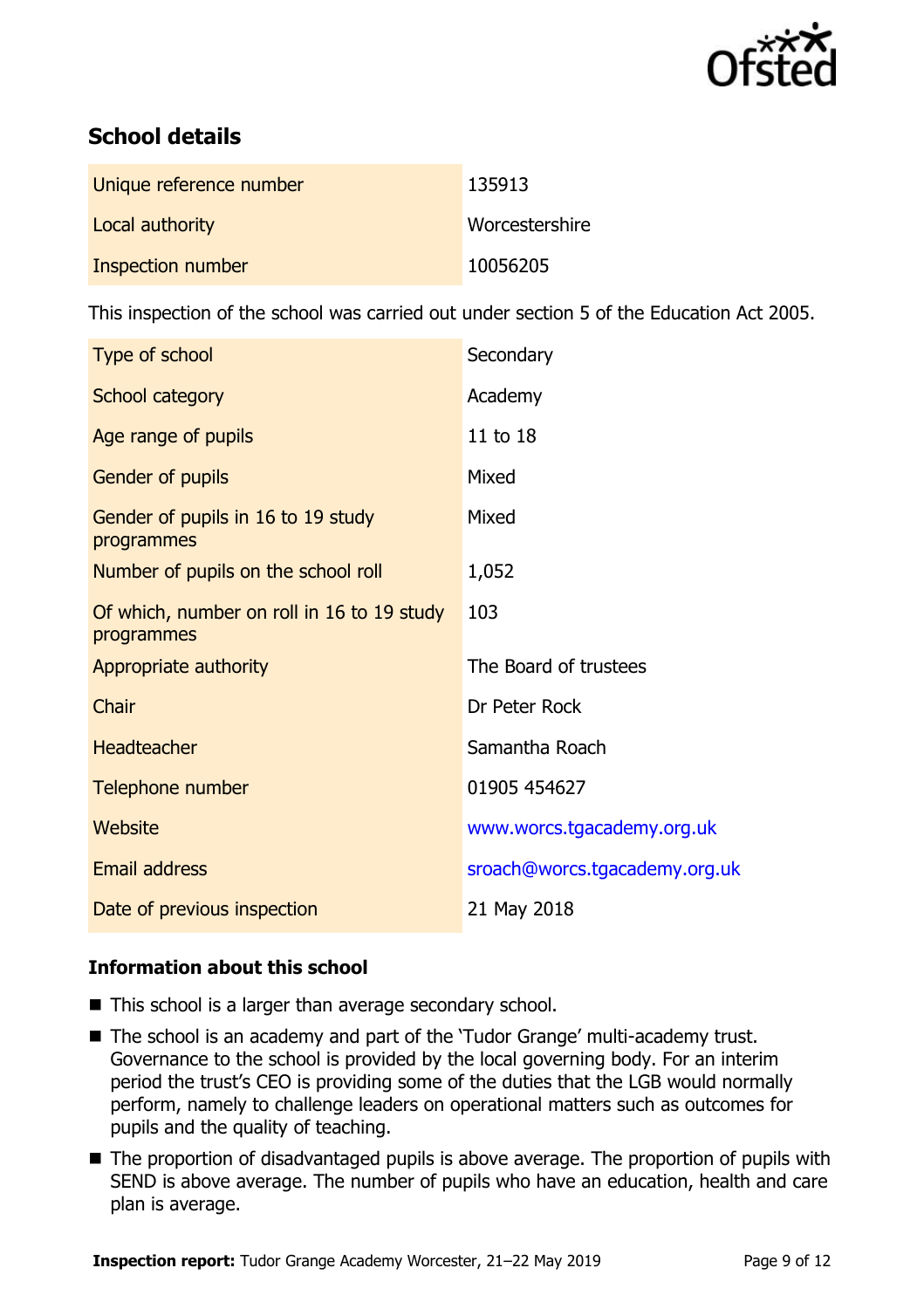

■ Alternative provision is made for eight pupils from Years 8, 10 and 11 on part- and fulltime placements at 'The Aspire Academy'.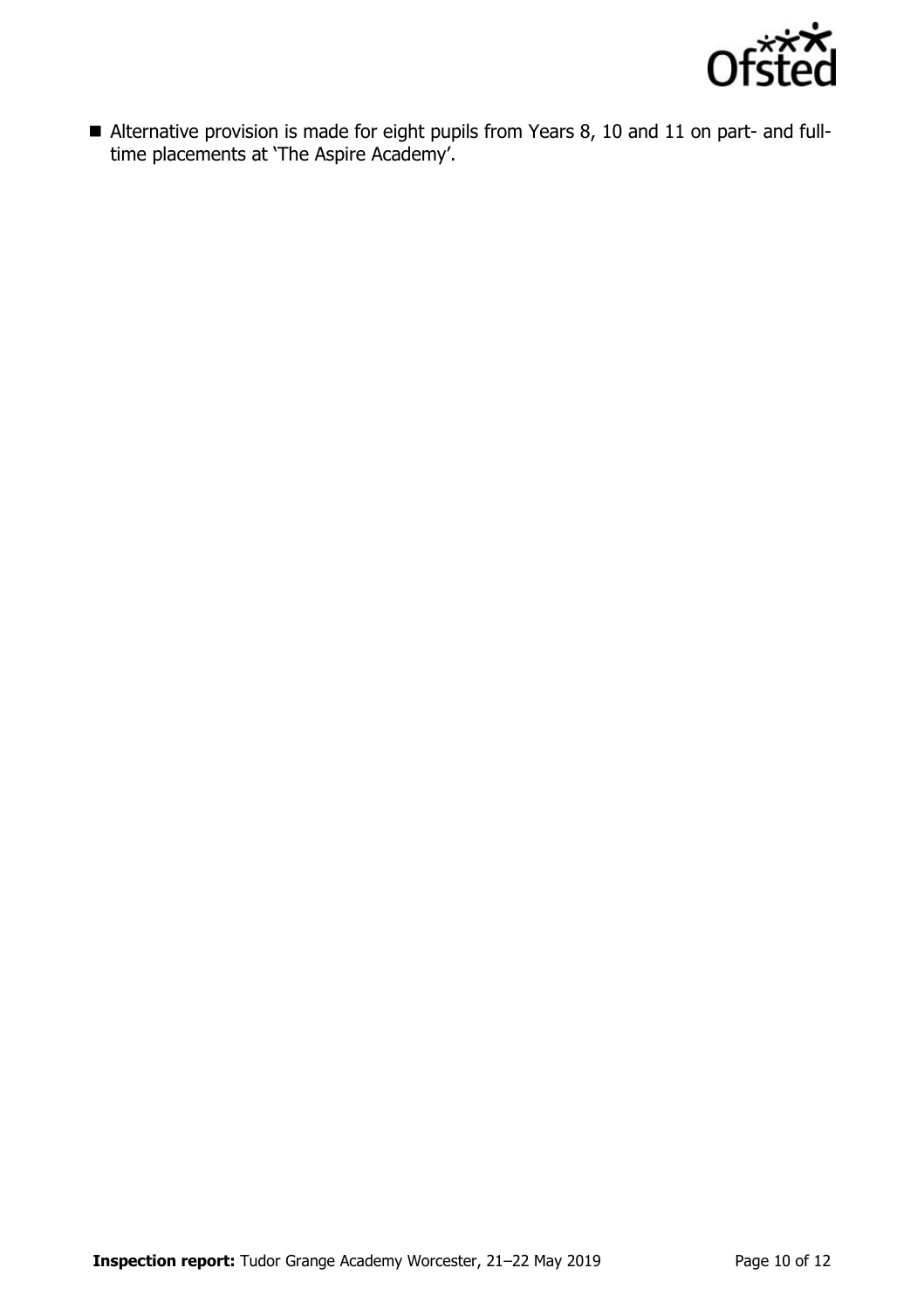

# **Information about this inspection**

- Inspectors reviewed a wide range of documentation. This included the school's selfevaluation and improvement plans, school policies, information about pupils' progress, behaviour, attendance, exclusions and the quality of teaching, learning and assessment.
- Inspectors observed teaching and learning in lessons and parts of lessons across a wide range of subjects and in all three key stages. They observed pupils' behaviour between lessons and at breaktime and lunchtime.
- Inspectors evaluated the work in pupils' books and folders across a range of year groups and subjects. This included students' work in the sixth form.
- Inspectors held meetings with senior and middle leaders, and teachers, including those who are newly qualified. The lead inspectors also met with the CEO and the chair of the board of trustees of the MAT.
- The lead inspector met with the chair and vice chair of the local governing body.
- The views of parents were considered through the 104 responses to Ofsted's online questionnaire, Parent View, as well as the 81 free-text comments parents provided.
- Inspectors held numerous discussions with a large proportion of pupils throughout the inspection and considered 22 responses to Ofsted's online pupil questionnaire.
- Inspectors met with a large proportion of staff and considered the 34 responses to Ofsted's online staff questionnaire as well as one letter signed by numerous staff

#### **Inspection team**

| Bianka Zemke, lead inspector | Her Majesty's Inspector |
|------------------------------|-------------------------|
| Jane Epton                   | <b>Ofsted Inspector</b> |
| <b>Huw Bishop</b>            | <b>Ofsted Inspector</b> |
| <b>Martin Spoor</b>          | Ofsted Inspector        |